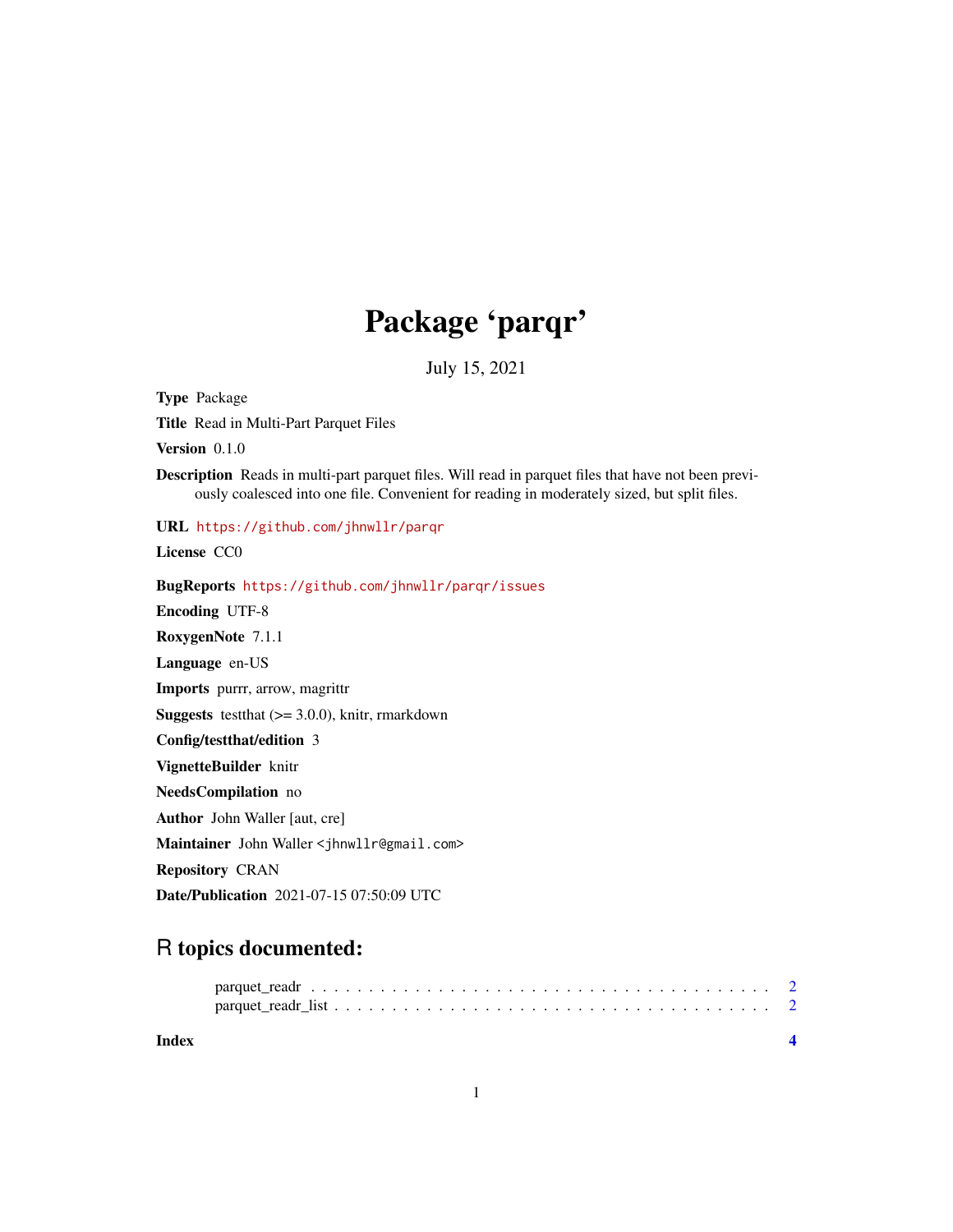<span id="page-1-0"></span>

#### Description

Read a multi-part parquet file in as a data.frame

#### Usage

```
parquet_readr(path, verbose = FALSE)
```
#### Arguments

| path    | The path to the directory where the file is stored. |
|---------|-----------------------------------------------------|
| verbose | Used for debugging the path string.                 |

#### Value

A single dataframe of your multi-part parquet.

#### Examples

```
## Not run:
# parquet_readr(path=path/to/your/parquet.parquet)
```
## End(Not run)

parquet\_readr\_list *parquet\_readr\_list*

#### Description

parquet\_readr\_list

#### Usage

parquet\_readr\_list(path, verbose = FALSE)

#### Arguments

| path    | The path to the directory where the file is stored. |
|---------|-----------------------------------------------------|
| verbose | For debugging the path string.                      |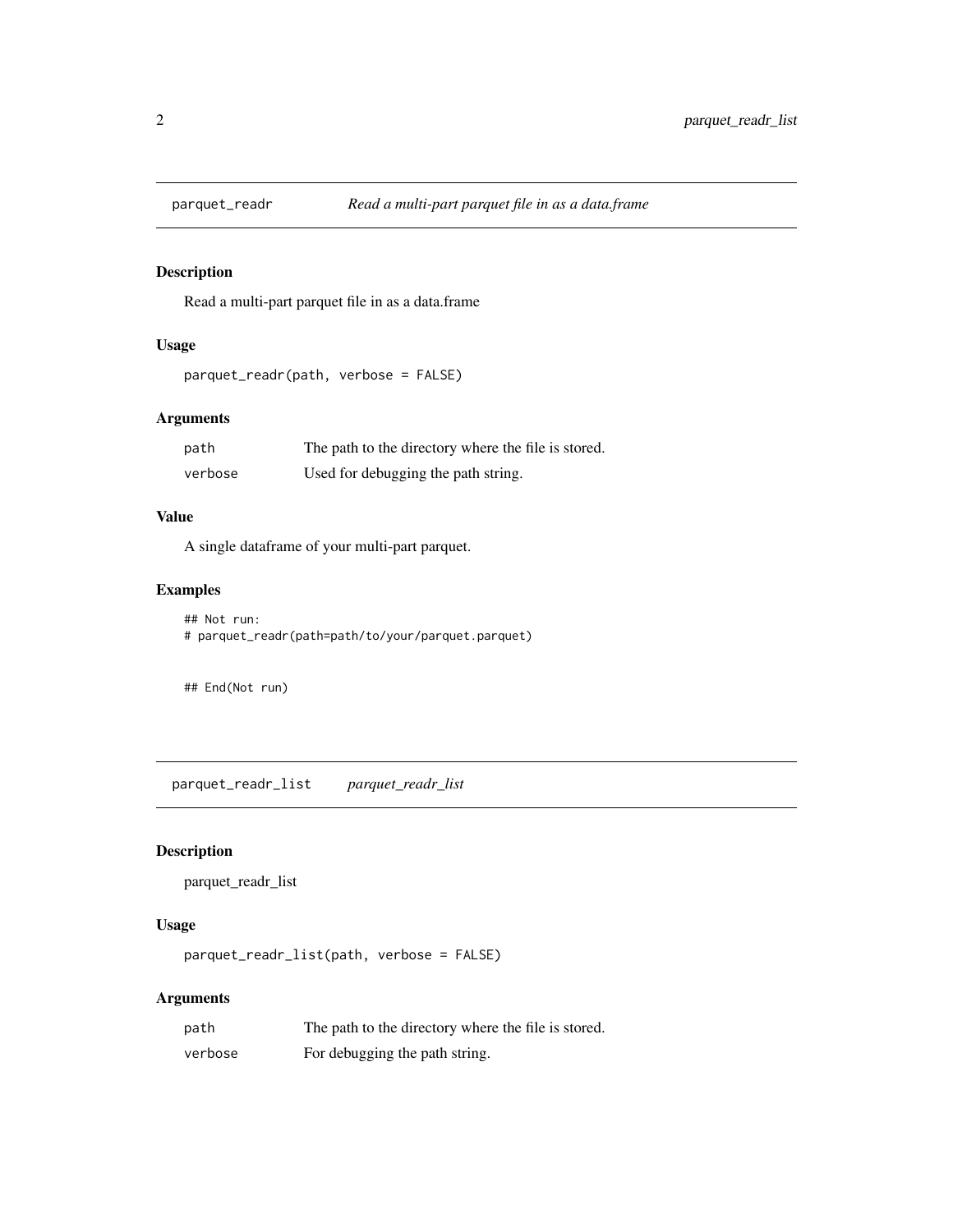#### parquet\_readr\_list 3

#### Value

A list of dataframes.

### Examples

## Not run: # parquet\_readr\_list(path=path/to/your/parquet.parquet)

## End(Not run)